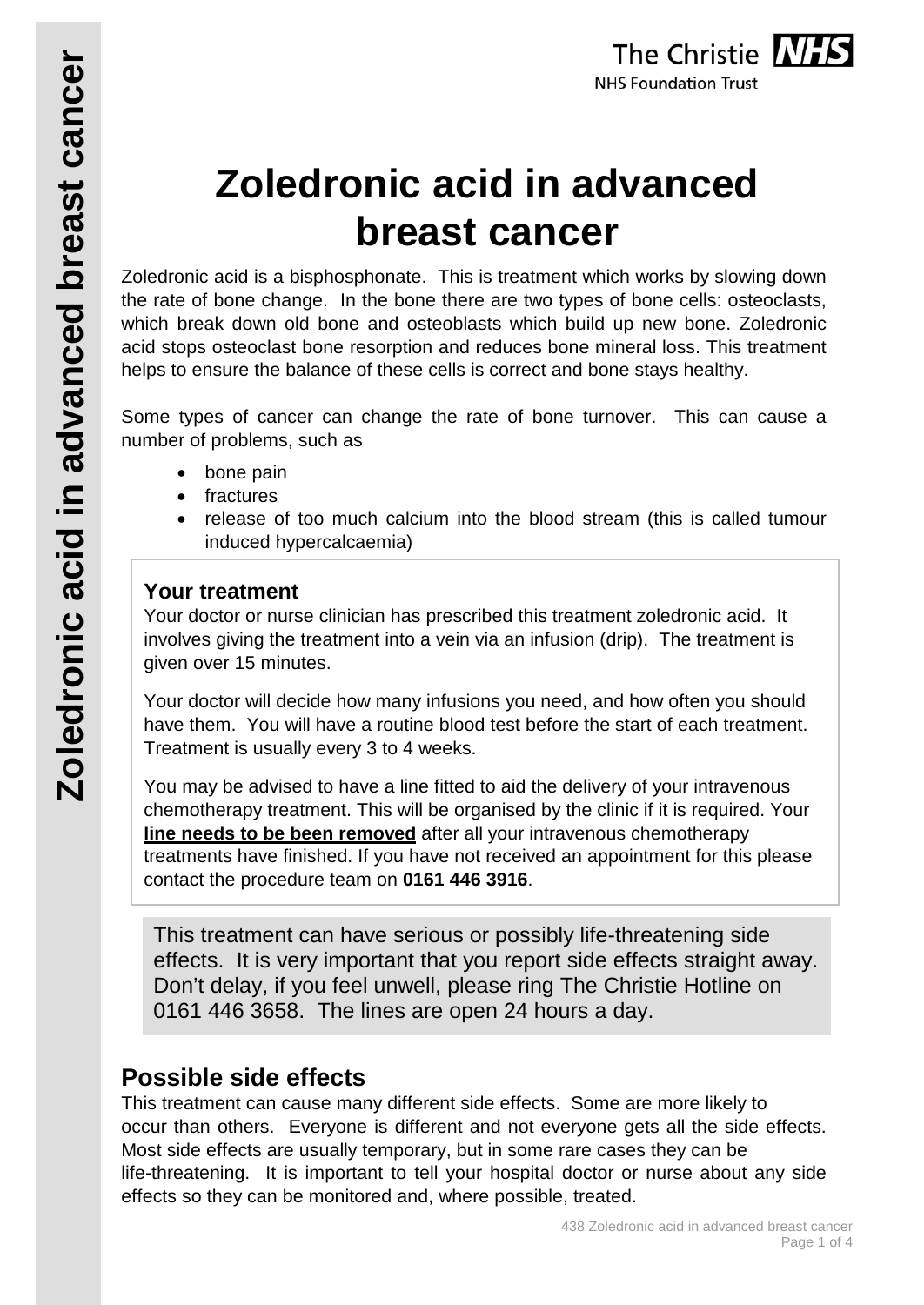## **Common side effects (more than 1 in 10)**

#### • **Flu-like symptoms**

Zoledronic acid may cause flu like symptoms such as fever, fatigue, weakness, drowsiness, headache, chills and aches in your muscles, joints and bones. In most cases you do not need any specific treatment and the symptoms should improve after a short time. However, taking paracetamol can be helpful with these symptoms. A dose pre-infusion and regular paracetamol 2 days post infusion may benefit you.

#### **• Low calcium levels in the blood**

Please contact the Christie hotline if you have spasms, twitches, or cramps in your muscles, and/or numbness or tingling in your fingers, toes or around your mouth. You may have low levels of calcium in your blood. Your doctor will monitor this and can offer you treatment if this happens. However, you may be given calcium and vitamin D combination supplements as a preventative measure (after your baseline bloods have been checked) to ensure your calcium remains in the normal range. These will continue for the entire time you are on zoledronic acid.

#### **Uncommon side effects (less than 1 in 10)**

#### • **Nausea and vomiting, loss of appetite**

The severity of this varies from person to person but most people do not have a problem with nausea and vomiting. If you do have these symptoms please tell your doctor or nurse. They can give you anti-sickness medication to take at home.

#### • **Skin reactions**

A skin reaction is not very common. However, sometimes the skin around the infusion site can become red and swollen. Some people may develop a rash and itching. If this happens please tell your doctor or nurse.

#### • **Conjunctivitis**

If you develop red, sore and itchy eyes, please speak to your doctor.

#### • **Changes in renal function**

You will have a blood test each time you have an infusion of zoledronic acid. This test is to ensure your corrected calcium and kidney function are within the normal range. Your doctor will monitor this and can offer you treatment if this happens.

#### **Rare side effects (less than 1 in 100)**

#### • **Osteonecrosis of the jaw**

Very occasionally, a rare side effect can occur with zoledronic acid, when there is necrosis (a loss of jaw bone) or a breakdown of the jaw bone. It is called

osteonecrosis of the jaw and can be a serious condition. Some of the symptoms are:

- pain, swelling or infection of the gums
- loosening of the teeth
- poor healing of the gums
- numbness or feeling of heaviness in the jaw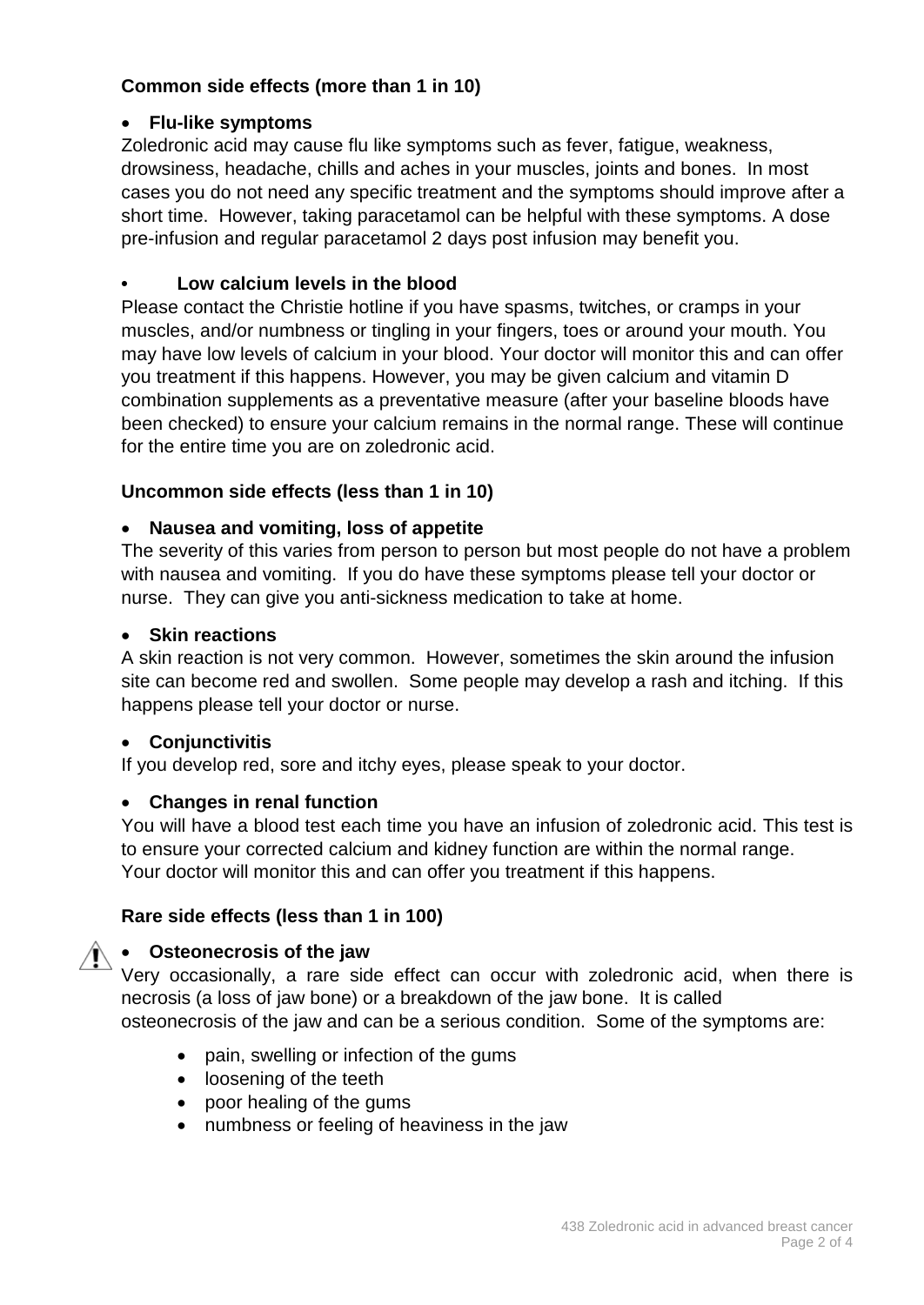### **Dental Guidance**

#### **What to do before commencing zoledronic acid**

It is essential that you have a dental examination with a dentist before you start treatment with zoledronic acid. If you need any dental work, this must be done **before** you start this treatment with zoledronic acid.

#### **If you need any dental treatment while taking zoledronic acid**

While you are having treatment with zoledronic acid, you should try to avoid invasive dental procedures for example having teeth removed. For non-invasive procedures such as tooth fillings, please speak to your dentist or Christie contact.

If you do have to have teeth removed **while you are having treatment** with zoledronic acid or **soon after finishing treatment** with zoledronic acid, it is important to discuss this with your Christie doctor or nurse first. They may be able to offer advice on the most appropriate way to proceed.

#### **Dental health and check ups**

Try to keep your mouth clean and healthy at all times. You can continue to see your dentist for your normal, regular check-ups and cleaning (but not treatment). You can also see your dental hygienist. Show them this leaflet as it is important that the dentist and dental hygienist know that you are receiving zoledronic acid.

#### **If you have any of the symptoms listed above or any other dental problems tell your Christie doctor immediately**

#### • **Atypical fractures**

Unusual fractures of the hip bone have been reported in patients receiving bisphosphonates. This usually occurs after very long term treatment with a bisphosphonate for osteoporosis. Such fractures are not usually the result of trauma. Please report any unusual hip, groin or thigh pain developed whilst on treatment.

# **Late side effects**

With prolonged use of bisphosphonates some side effects may become evident only after a number of years. In reaching any decision with you about treatment, the potential benefit you receive from treatment will be weighed against the risks of serious long term side effects. If any of these problems specifically applies to you, the doctor will discuss these with you and note this on your consent form.

# **Contacts**

If you have any general questions or concerns about your treatment, please ring the area where you are having treatment:

- Administration enquiries **0161 918 7606/7610**
- Chemotherapy nurse: **0161 918 7171**
- Clinical trials unit **0161 918 7663**

For advice ring The Christie Hotline on **0161 446 3658** (24 hours)

Your consultant is: .....................................................................

Your hospital number is: ...........................................................

Your key worker is: ....................................................................